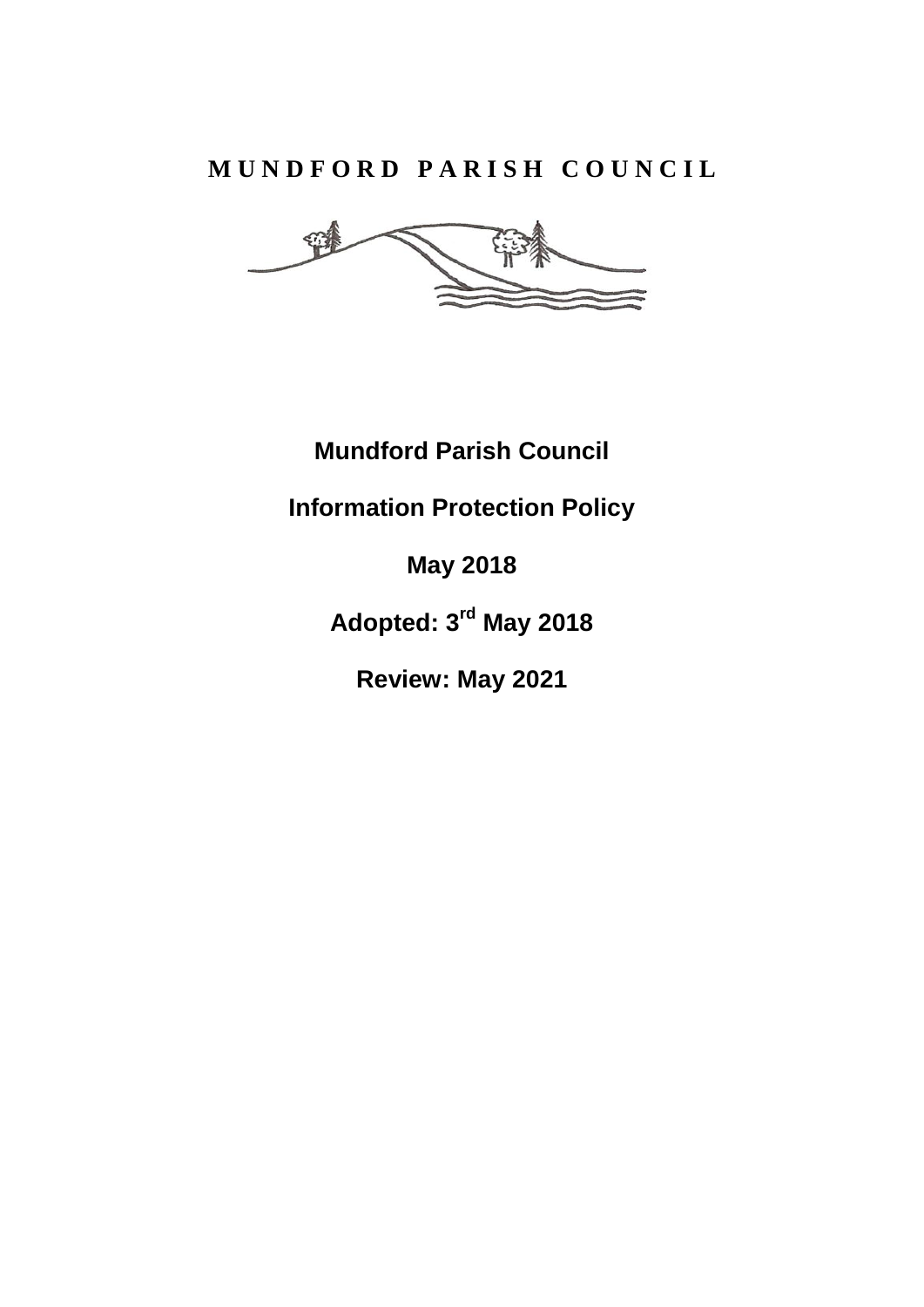#### **Contents**

|                         |                                                        | Page |
|-------------------------|--------------------------------------------------------|------|
|                         | <b>Purpose</b>                                         | 3    |
| $\mathbf{2}$            | <b>Scope</b>                                           | 3    |
| $\mathbf{3}$            | <b>Information Storage</b>                             | 3    |
| $\overline{\mathbf{4}}$ | Disclosure of Information - Computer and Paper Based 3 |      |
| 5                       | Disclosure of Information - Telephone, Fax and E-mail  | 4    |
| $6\phantom{1}6$         | <b>Telephone calls:</b>                                |      |
| $\overline{7}$          | <b>Fax transmissions:</b>                              | 4    |
| 8                       | Disclosure of information by email:                    | 5    |
| 9                       | <b>Sharing of Personal Records</b>                     | 5    |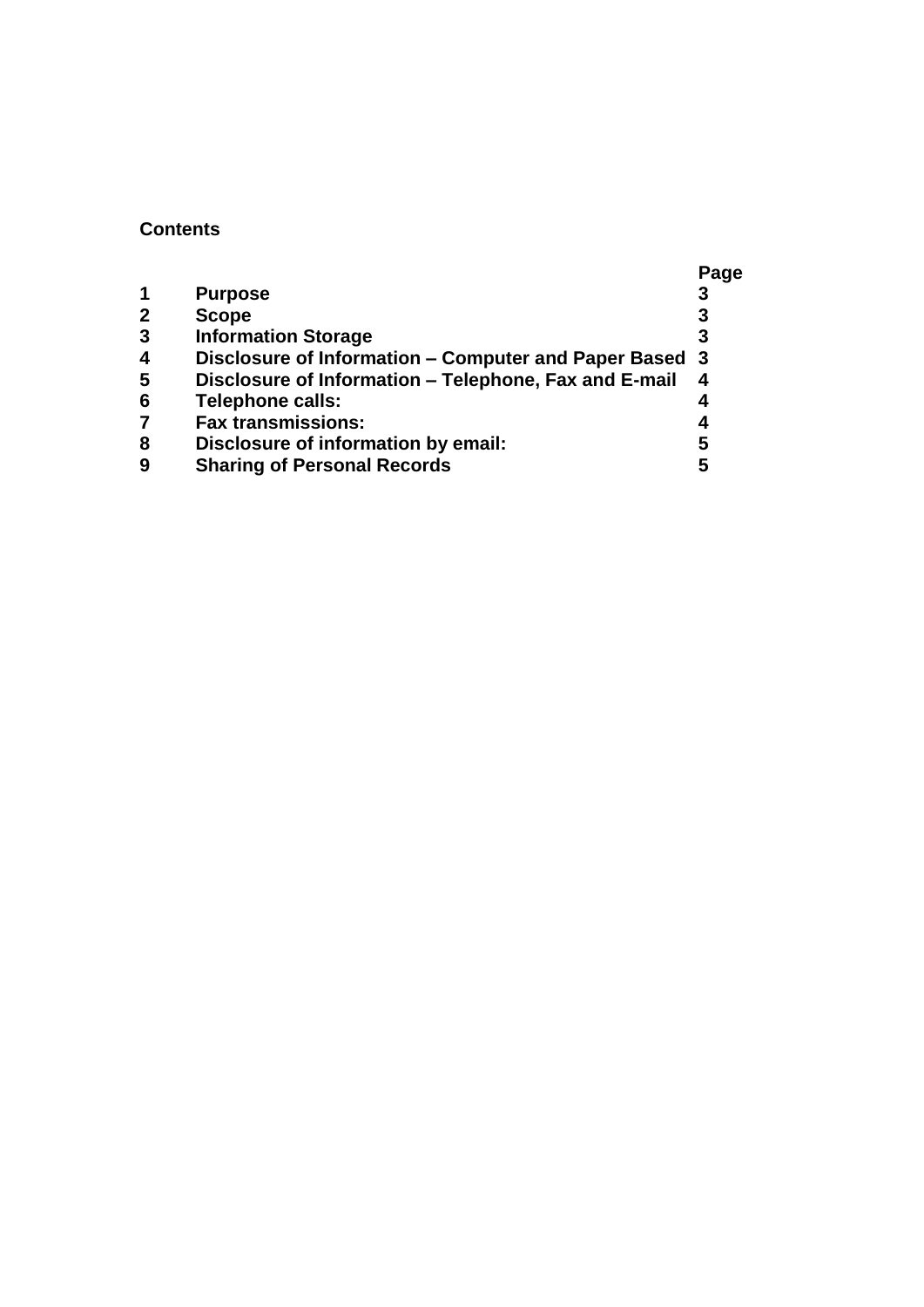## **1 Purpose**

- 1.1 Information is a major asset that Mundford Parish Council has a duty and responsibility to protect.
- 1.2 The purpose and objective of this Information Protection Policy is to specify the means of information handling and transfer within the Council.

# **2 Scope**

- 2.1 The Information Protection Policy applies to all Councillors, Committees, Employees of the Council, contractual third parties and agents of the Council who have access to Information Systems or information used for Mundford Parish Council purposes.
- 2.2 Information takes many forms and includes:
	- hard copy data printed or written on paper
	- data stored electronically
	- communications sent by post / courier or using electronic means
	- stored tape or video
	- speech

## **3 Information Storage**

- 3.1 All electronic information will be stored on centralised facilities to allow regular backups to take place.
- 3.2 Information will not be held that breaches the Data Protection Act (1998) or formal notification and guidance issued by Mundford Parish Council. All personal identifiable information will be used in accordance with the Caldicott Principles.
- 3.3 Records management and retention policy will be followed.
- 3.4 Staff should not be allowed to access information until line managers are satisfied that they understand and agree the legislated responsibilities for the information that they will be handling.
- 3.5 Databases holding personal information will have a defined security and system management policy for the records and documentation.
- 3.6 This documentation will include a clear statement as to the use, or planned use of the personal information, which is cross-referenced to the Data Protection Notification.
- 3.7 Files which are listed by Mundford Parish Council as a potential security risk should not be stored on the network, except for in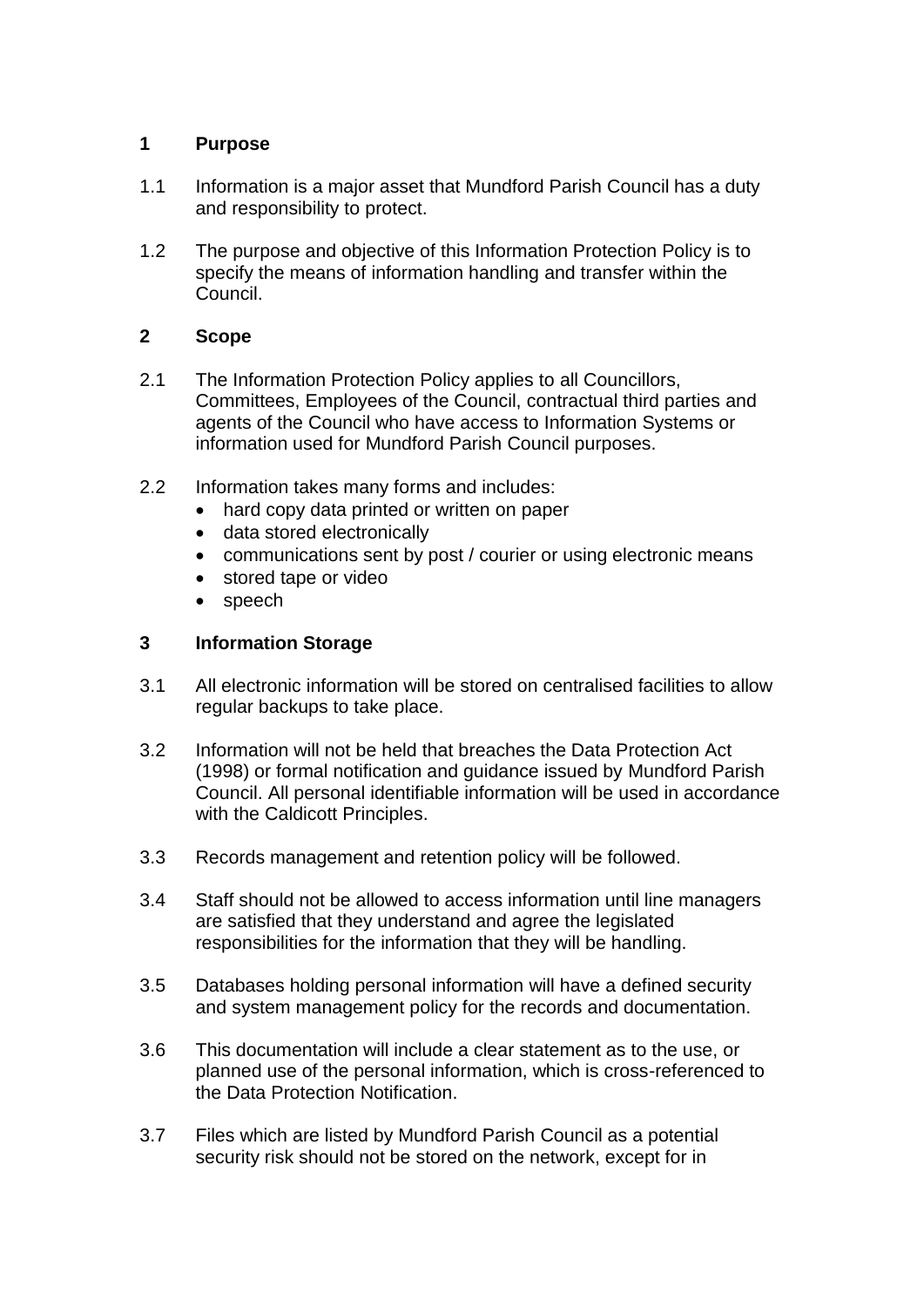designated application storage areas. To facilitate this Mundford Parish Council will implement an electronic File security solution.

## **4**

## **Disclosure of Information - Computer and Paper Based**

- 4.1 The disclosure of personal information to other than authorised personnel is forbidden. If there is suspicion of a Member or employee treating confidential Council information in a way that could be harmful to the Council or to the data subject, then it is be reported to the Data Control Officer (Clerk) who will take appropriate action.
- 4.2 Do not remove printed information from premises without the express consent of the information owner. Consent will only be given in exceptional circumstances
- 4.3 Protectively marked, personal or sensitive documents are not to be left unattended and, when not in use, are to be locked away and accessed only by authorised persons.
- 4.4 Disposal methods for waste computer printed output and other media must be in accordance with Mundford Parish Councils disposal policy.
- 4.5 Distribution of information should be via the most secure method available.

#### **5 Disclosure of Information – Telephone, Fax and E-mail**

5.1 Where this involves the exchange of sensitive information then the following procedures will be applied.

#### **6 Telephone calls:**

- 6.1 Verify the identification of members before disclosing information. If in doubt, return their call using a known telephone number.
- 6.2 For external callers, verify their identity and their need to know the requested information. Telephone them back before releasing information and ask the caller to provide evidence of their identity (this could be passport, driving license, household bill).
- 6.3 Ensure that you are authorised to disclose the information requested.
- 6.4 Ensure that the person is entitled to be given this information.
- 6.5 Ensure that the information you give is accurate and factual.